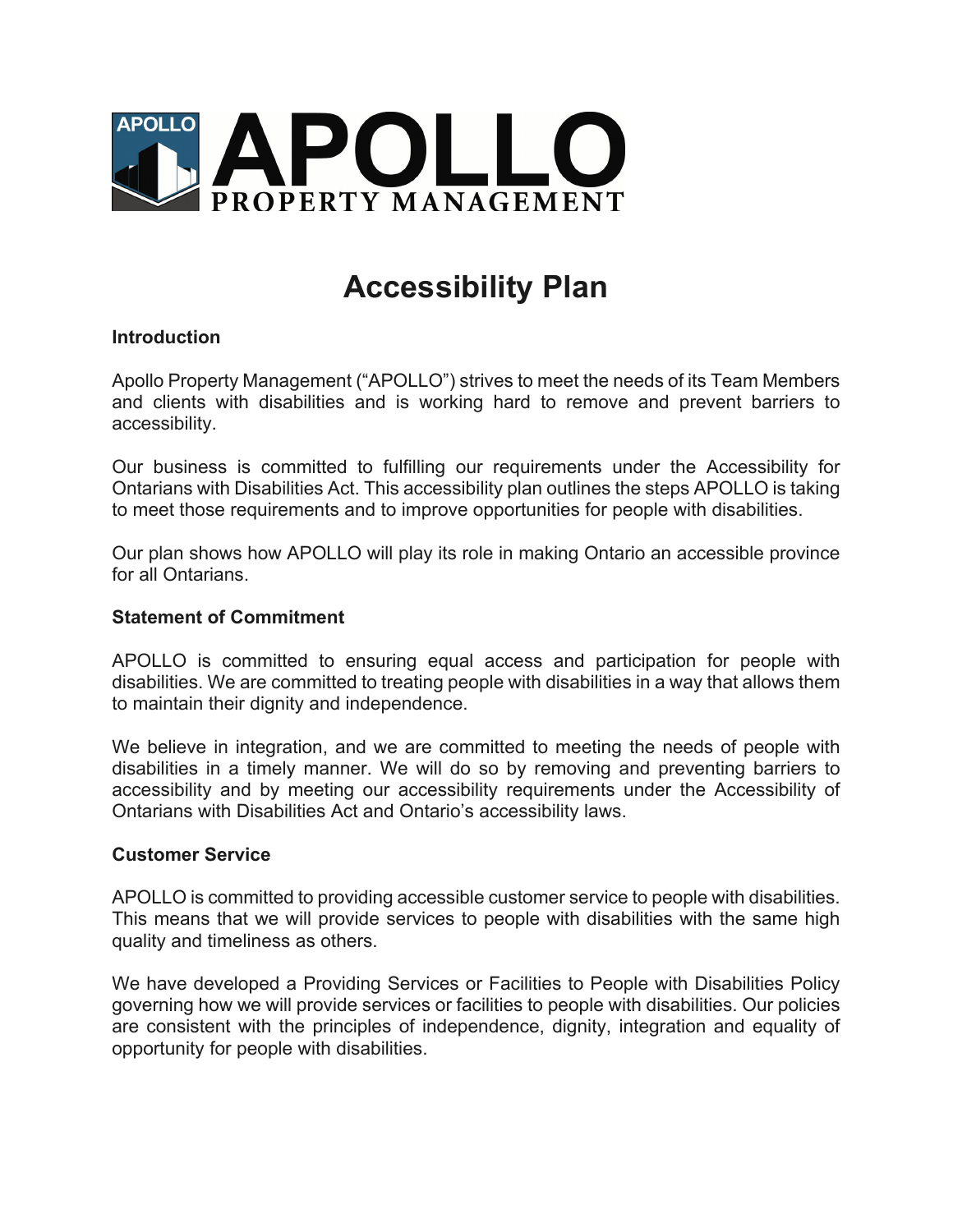## **Information and Communications**

APOLLO is committed to making our information and communications accessible to people with disabilities.

We are committed to meeting the communication needs of people with disabilities. We will consult with people with disabilities to determine their information and communication needs.

Upon request we will provide information about APOLLO and its services in accessible format in a timely manner.

## **Employment**

APOLLO is committed to fair and accessible employment opportunities.

We will accommodate persons with disabilities during recruitment and once people are hired, upon request.

We will process individual accommodation plans for Team Members and provide customized emergency information to the Team Member with a disability upon request.

Our performance management, career development and redeployment processes will take into account the accessibility needs of Team Members with disabilities.

## **Training**

APOLLO is committed to providing training in the requirements of Ontario's accessibility laws and the Ontario Human Rights Code as it applies to people with disabilities. Our Team Members will receive training, to the extent and in the manner best suited to their roles, on the Ontario accessibility legislation and the Human Rights Code as it pertains to persons with disabilities. Employees will be trained on an ongoing basis when these policies and procedures are changed.

## **Design of Public Spaces**

APOLLO will meet accessibility laws when building or making major changes to public spaces.

APOLLO will put procedures in place to prevent service disruptions to the accessible parts of our public spaces. In the even of service disruption, we will notify the public of the service disruption and alternatives available.